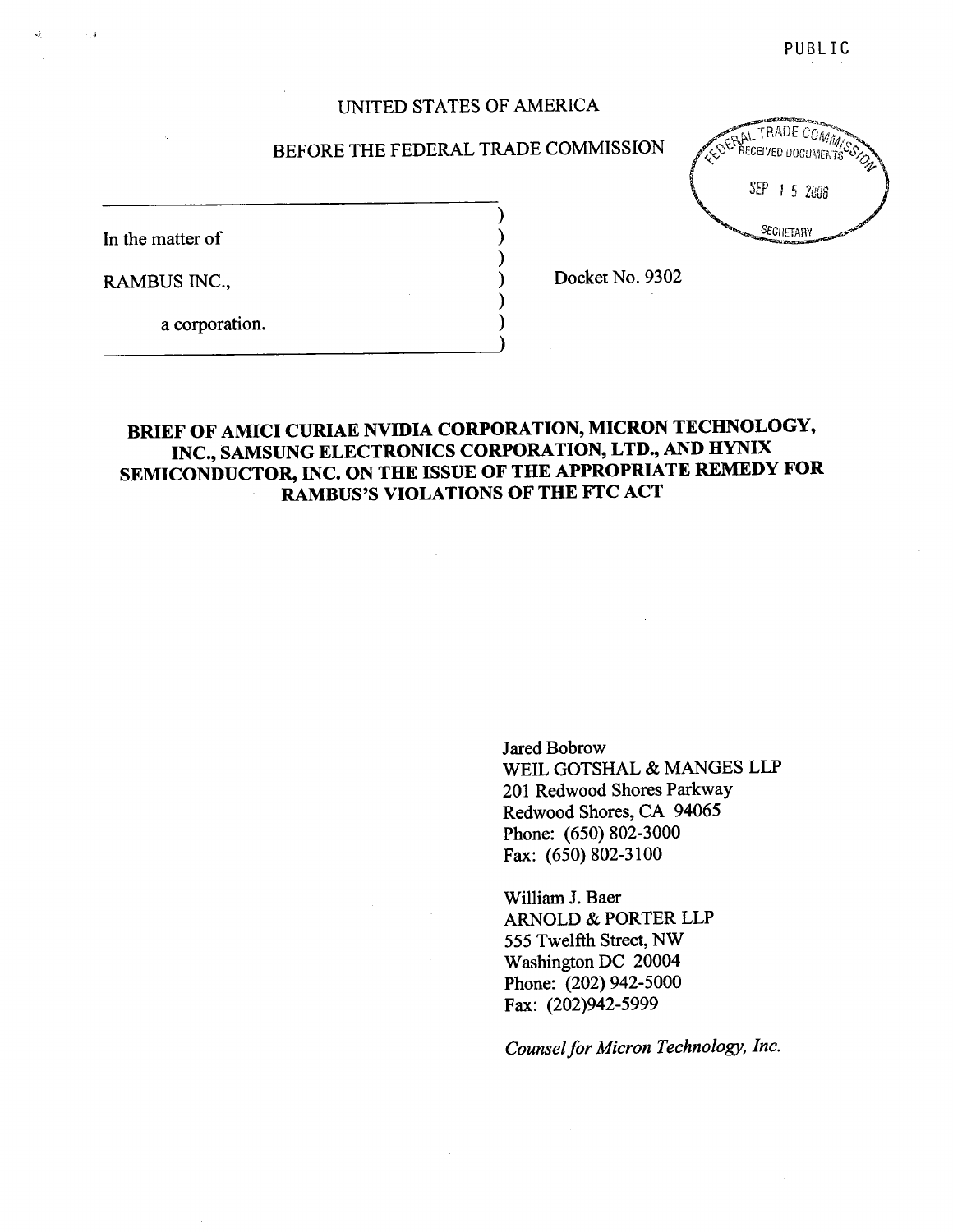David Healey WElL GOTSHAL & MANGES LLP 700 Louisiana Suite 1600 Houston, TX 77002-2784 Phone: (713) 546-5000 Fax: (713) 224-9511

### Counsel for Samsung Electronics Corporation, Ltd.

Kenneth L. Nissly THELEN REID & PRIEST LLP 225 West Santa Clara Street, 12th Floor San Jose, CA 95113 Phone: (408) 292-5800 Fax: (408) 287-8040

Theodore G. Brown, III TOWNSEND AND TOWNSEND AND CREW LLP 379 Lyton Avenue Palo Alto, California 94301 Phone: (650) 326-2400 Fax: (650) 326-2422

David Beddow O'MELVENY & MYERS, LLP 1625 Eye Street, NW Washington, DC 20006-4001 Phone: (202) 383-5300 Fax: (202) 383-5414

Counsel for Hynix Semiconductor, Inc.

David M. Shannon Sr. Vice President, General Counsel NVIDIA Corporation 2701 San Tomas Expressway, Santa Clara, CA 95050 Phone: (408) 486-8116 Fax: (408) 486-2840

Counsel for NVIDIA Corporation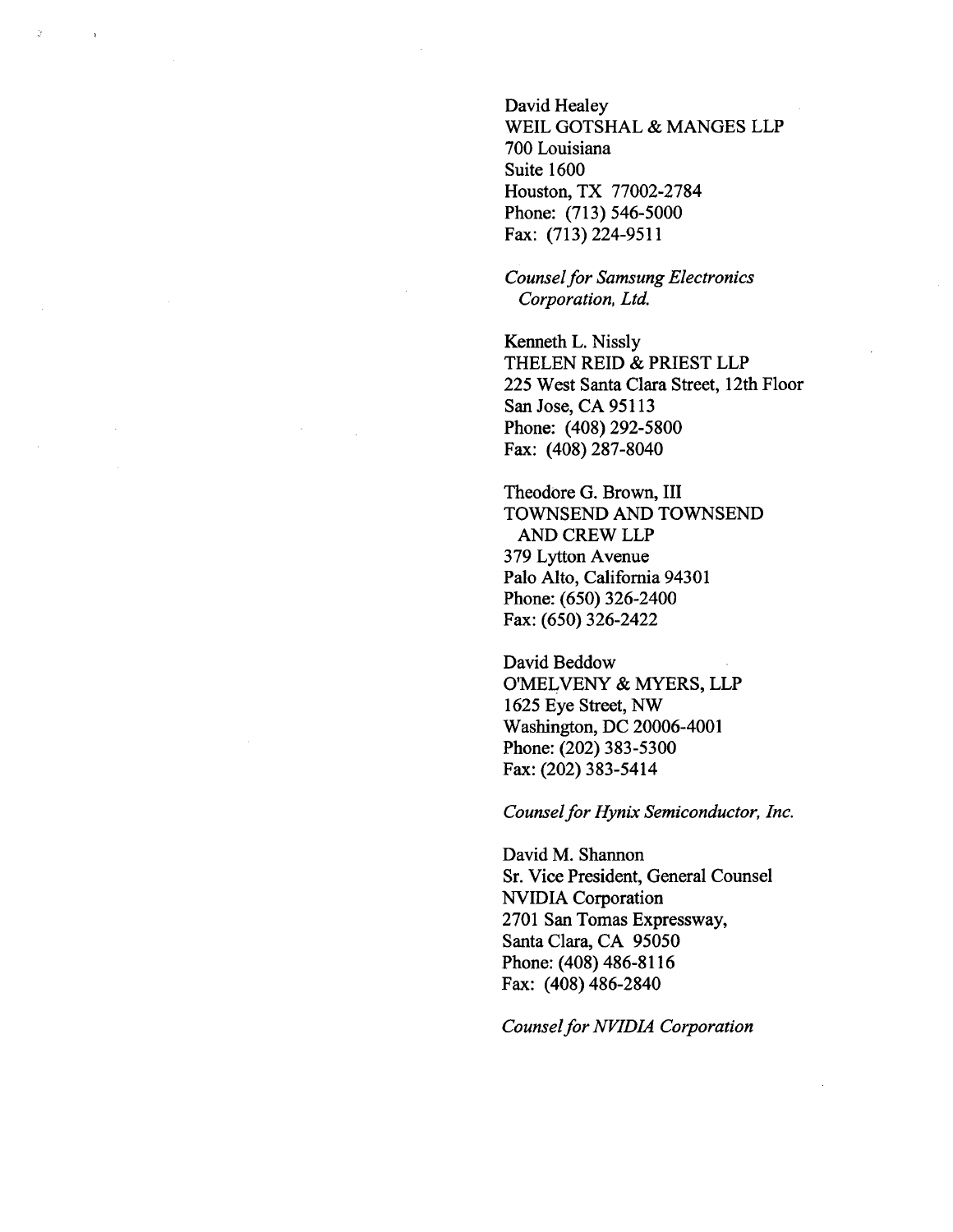# TABLE OF CONTENTS

 $\overline{A} = \begin{pmatrix} 1 & 0 & 0 \\ 0 & 0 & 0 \\ 0 & 0 & 0 \end{pmatrix}$ 

 $\mathcal{L}^{\mathcal{L}}$ 

| I.  |                                                                                                                                                             | THE COMMISSION SHOULD BAR RAMBUS FROM ENFORCING ITS<br>RELEVANT PATENT RIGHTS AGAINST THE JEDEC STANDARDS  2 |                                                                                                                                      |  |  |
|-----|-------------------------------------------------------------------------------------------------------------------------------------------------------------|--------------------------------------------------------------------------------------------------------------|--------------------------------------------------------------------------------------------------------------------------------------|--|--|
|     | A.                                                                                                                                                          |                                                                                                              | Under Its Remedial Authority, The Commission Has The Power To Bar<br>Rambus From Enforcing Its Patents Against The JEDEC Standards 3 |  |  |
|     | Barring Rambus From Enforcing Its Patents Against JEDEC Standards Is<br><b>B.</b><br>Consistent With The Commission's Liability Findings And The Evidence 5 |                                                                                                              |                                                                                                                                      |  |  |
|     |                                                                                                                                                             | 1.                                                                                                           | JEDEC Would Have Adopted Alternatives To Rambus's Patented                                                                           |  |  |
|     |                                                                                                                                                             | 2.                                                                                                           | Rambus Would Not Have Offered The Required RAND                                                                                      |  |  |
|     | C.                                                                                                                                                          |                                                                                                              | The Enforcement Bar Should Be Broad Enough To Further The Aims Of                                                                    |  |  |
|     |                                                                                                                                                             | 1.                                                                                                           | The Remedy Should Extend To The DDR2 SDRAM Standard And                                                                              |  |  |
|     |                                                                                                                                                             | 2.                                                                                                           | The Remedy Should Protect The JEDEC Standards As A Whole,<br>Not Just The Four Technologies That Rambus Monopolized  11              |  |  |
|     |                                                                                                                                                             | 3.                                                                                                           | The Remedy Should Extend To JEDEC-Compliant DRAMs                                                                                    |  |  |
|     | D.                                                                                                                                                          |                                                                                                              | An Enforcement Bar Is Consistent With Remedies Available In Patent                                                                   |  |  |
| II. | IN THE ALTERNATIVE, THE COMMISSION SHOULD FORCE RAMBUS<br>TO GRANT A ROYALTY-FREE LICENSE UNDER ITS PATENT RIGHTS                                           |                                                                                                              |                                                                                                                                      |  |  |
|     | A.                                                                                                                                                          | Warranted                                                                                                    | A Royalty-Free Compulsory License To Practice The JEDEC Standards Is                                                                 |  |  |
|     |                                                                                                                                                             | 1.                                                                                                           | JEDEC Would Not Have Agreed To Pay Royalties For Main<br>Memory Standards And, Instead, Would Have Adopted                           |  |  |
|     |                                                                                                                                                             | 2.                                                                                                           | A Royalty-Free License Would Not Prejudice Rambus 18                                                                                 |  |  |
|     |                                                                                                                                                             | 3.                                                                                                           | A Royalty-Free License Would Provide Maximum Benefit To                                                                              |  |  |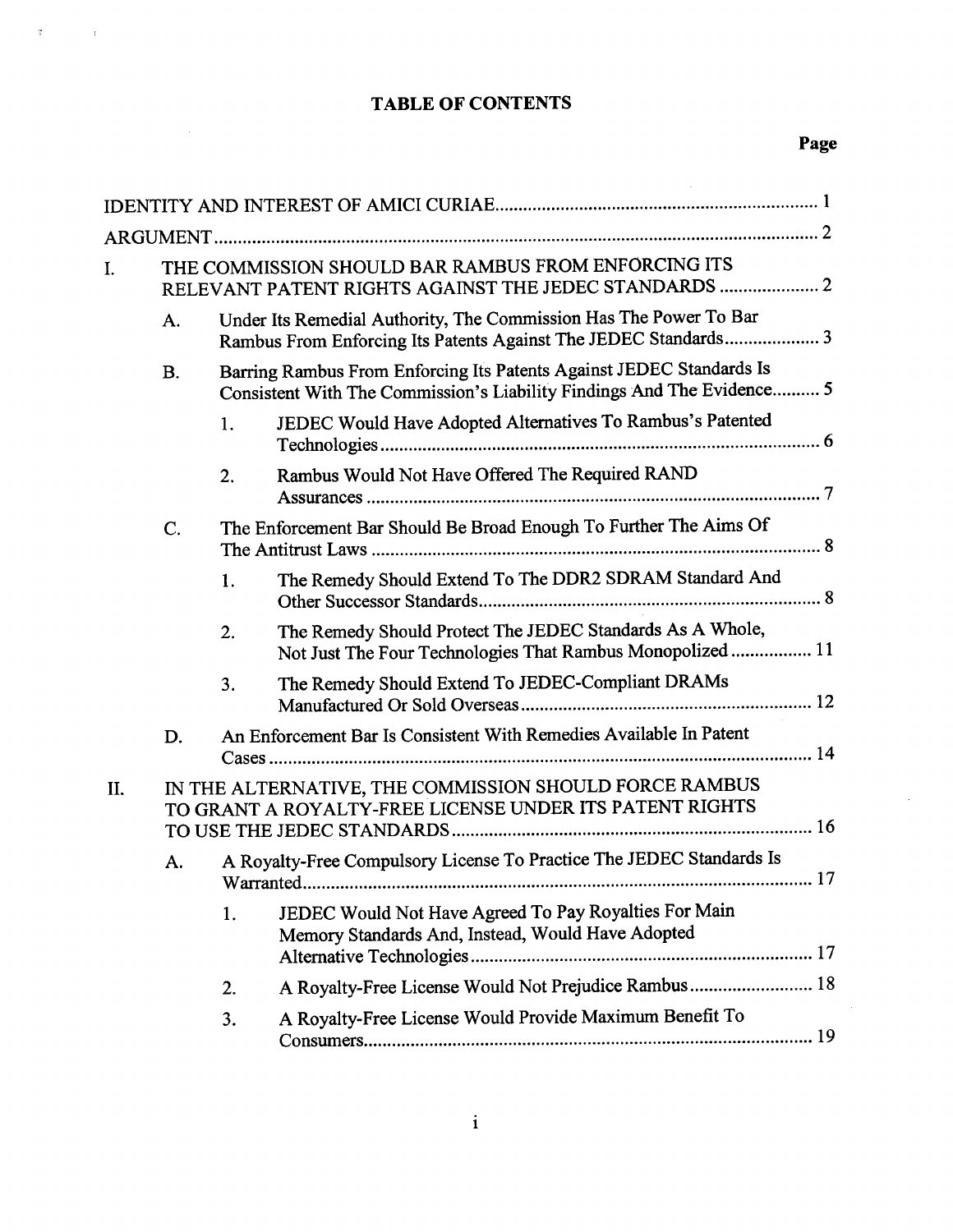## TABLE OF CONTENTS (continued)

 $\mathcal{F}^{\mathcal{G}}_{\mathcal{F}}$  , where  $\mathcal{F}^{\mathcal{G}}_{\mathcal{F}}$ 

 $\hat{\mathcal{A}}$ 

 $\sim$ 

| <b>B.</b> |    | The Commission Should Not Reward Rambus With A Royalty-Bearing<br>20                                                                                                                                         |    |  |
|-----------|----|--------------------------------------------------------------------------------------------------------------------------------------------------------------------------------------------------------------|----|--|
|           | 1. | A Royalty-Bearing License Would Provide A Windfall To Rambus                                                                                                                                                 |    |  |
|           | 2. |                                                                                                                                                                                                              |    |  |
|           | 3. | The Victims Of Rambus's Misconduct Should Not Be Required To<br>Bear The Risks Involved In Calculating The Correct Ex Ante                                                                                   | 21 |  |
| C.        |    | If The Commission Allows A Non-Zero Royalty, The Royalty Should<br>Reflect JEDEC's Policies, The Low Cost Expectations Of Its Members,<br>And The Feasibility Of "Designing Around" Rambus's Patents Ex Ante | 22 |  |
|           |    | CONCLUSION                                                                                                                                                                                                   | 25 |  |
|           |    |                                                                                                                                                                                                              |    |  |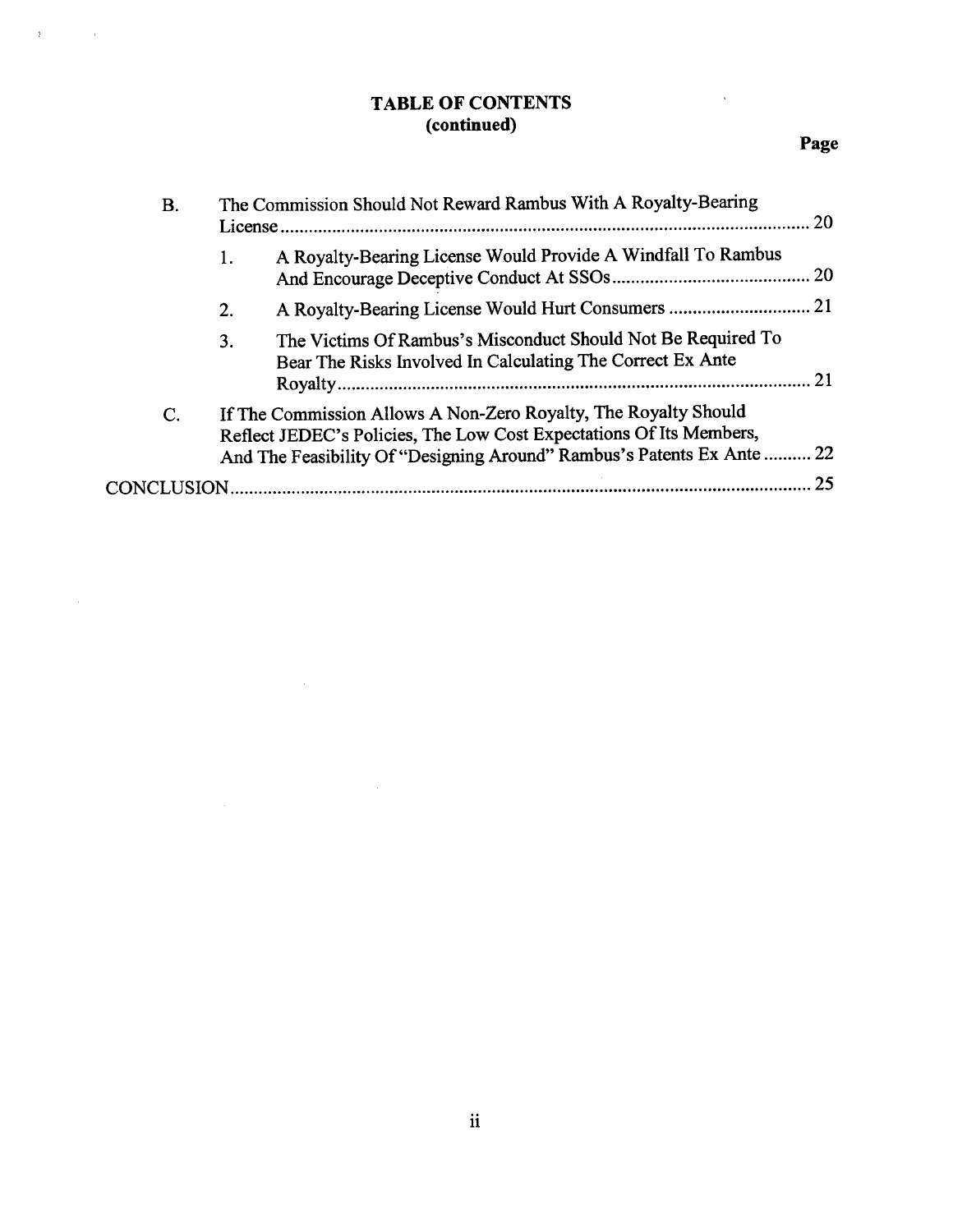# TABLE OF AUTHORITIES

 $\mathbf{H}^{(1)}$  and  $\mathbf{H}^{(2)}$  and  $\mathbf{H}^{(3)}$ 

## **CASES**

| A.C. Aukerman Co. v. R.I. Chaides Construction Co.,                                                     |
|---------------------------------------------------------------------------------------------------------|
| B. Braun Medical, Inc. v. Abbott Laboratoriess,                                                         |
| Ecko Products Co.,                                                                                      |
| $FTC$ v. Ruberoid Co.,                                                                                  |
| Ford Motor Co. v. United States,                                                                        |
| Hazel-Atlas Glass Co. v. Hartford-Empire Co.,                                                           |
| In re American Cyanamid Co.,                                                                            |
| In re Dell Computer Corp.,                                                                              |
| In re Glaxo Wellcome, plc,                                                                              |
| In the Matter of Rambus, Inc.<br>no. 9302, 2006 WL 2330117 (F.T.C. Aug. 2, 2006) 5-8, 13, 15, 18, 21-23 |
| In re Roche Holdings, Ltd.,                                                                             |
| In re Union Oil Co.,                                                                                    |
| In re Xerox Corp.,                                                                                      |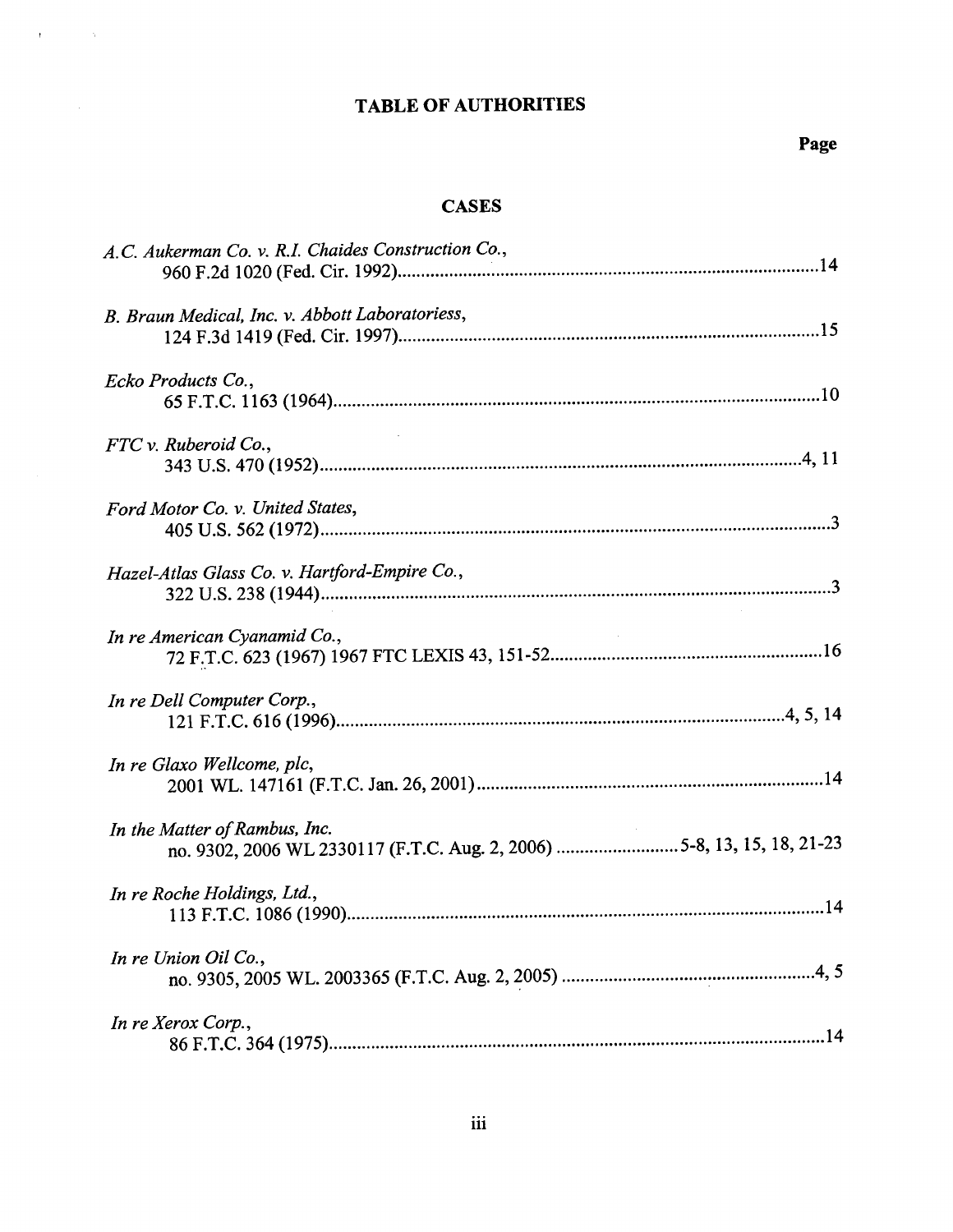## TABLE OF AUTHORITIES (continued)

 $\mathcal{A}(\mathbf{r})$  and  $\mathcal{A}(\mathbf{r})$ 

 $\bar{\beta}$ 

| Morton Salt Co. v. G.S. Suppiger Co.,                          |     |
|----------------------------------------------------------------|-----|
| Potter Instrument Co., Inc. v. Storage Technology Corp.,       |     |
| Rosenthal Collins Group, LLC v. Trading Tech. International,   |     |
| Samsung Electrics Co. v. Rambus Inc.,                          |     |
| Schine Chain Theatres v. United States,                        |     |
| Stambler v. Diebold, Inc.,                                     |     |
| United States v. Microsoft Corp.,                              | 22  |
| Wang Laboratories Inc. v. Mitsubishi Electronics America Inc., | .14 |

### **STATUTES**

|--|--|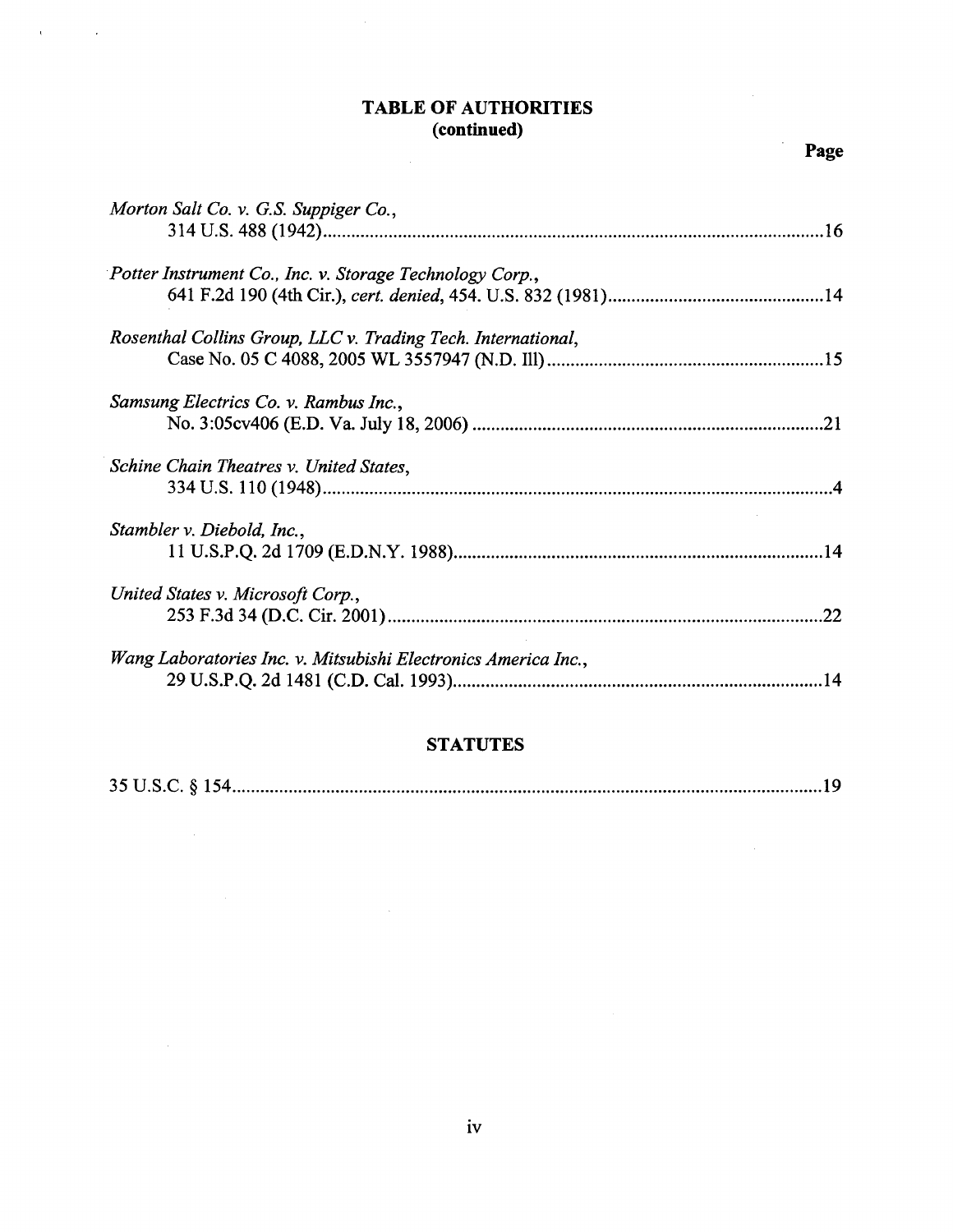### IDENTITY AND INTEREST OF AMICI CURIAE

Amici Curae NVIDIA Corporation, Micron Technology, Inc., Samsung Electronics Corporation, Ltd., and Hynix Semiconductor, Inc. (collectively "Amici") are global technology leaders. One Amicus, NVIDIA, manufactures and sells products (graphics processing units) that are designed to use, or interface with, JEDEC-compliant dynamic random access memory ("DRAM"), including single data rate synchronous DRAMs ("SDRAMs") and double data rate synchronous DRAMs ("DDR SDRAMs"). Other Amici design, manufacture, and sell JEDEC-compliant DRAMs. Amici contrbute bilions of dollars in anual sales to the U.S. and world economy, invest hundreds of millions of dollars in research and development, hold thousands of United States patents, employ thousands of people both in the United States and overseas, and maintain membership in a variety of standard setting organizations ("SSOs").

SSOs, the standard setting process, and JEDEC standards in paricular are of great importance to Amici. The goal of many SSOs, including JEDEC, is to set "open" standards that are broadly available, low cost, and free from restrictive patent rights. Such open standards are beneficial to manufacturers and consumers alike, because they ensure interoperabilty of standardized products supplied by different firms. This, in turn, promotes competition, increases market acceptance, and helps achieve economies of scale.

These benefits of open standards can be achieved, however, only when the members of an SSO act in good faith and refrain from deceptive and exclusionary conduct. When an SSO member engages in such anticompetitive conduct with respect to its patent rights, those patent rights improperly may allow one member of an SSO to hold-up the standard and charge monopolistic rates to use the standard, all to the detriment of direct paricipants in the standard, others in the industry, and consumers.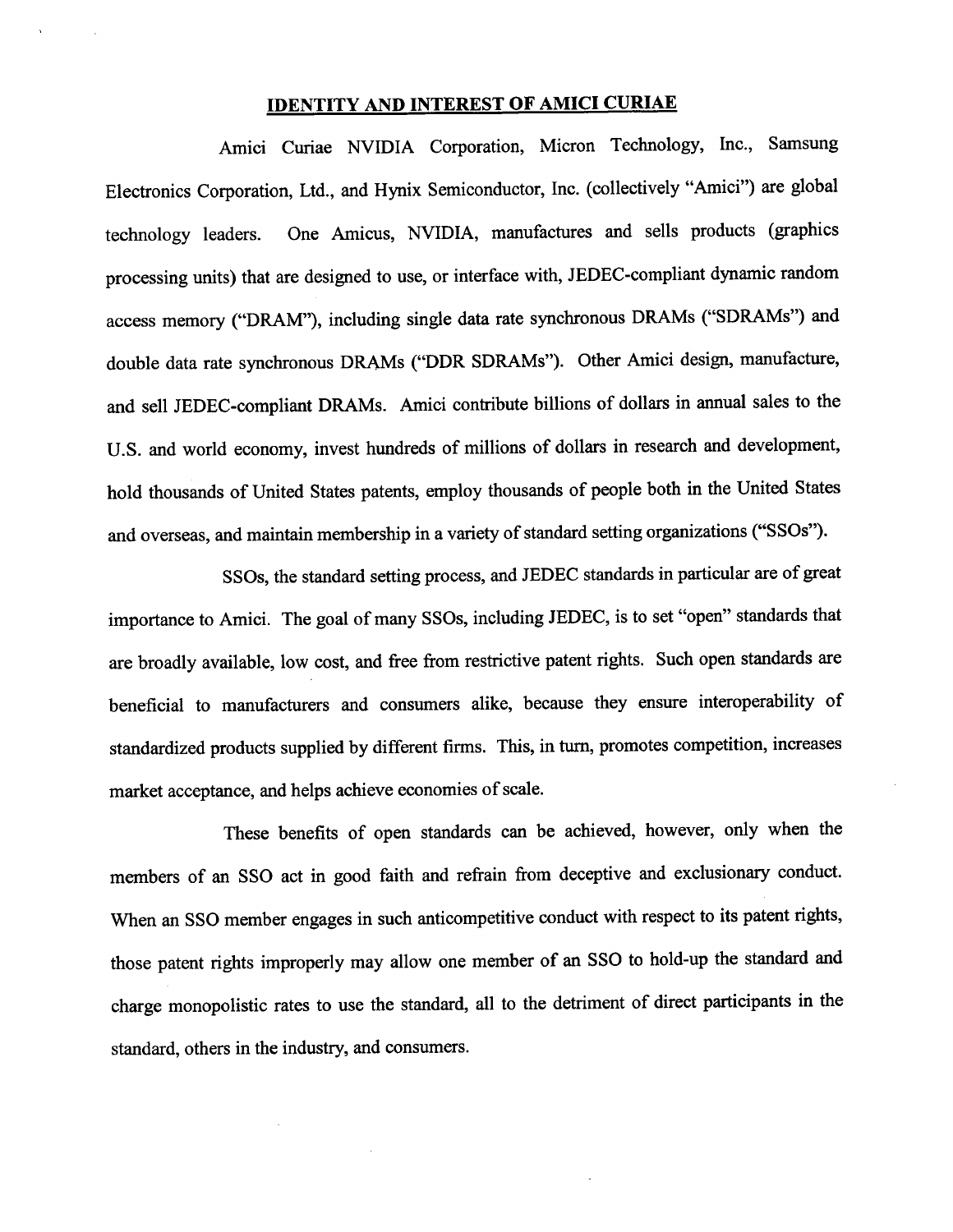After a lengthy hearng and a detailed review of the evidence, the Commission determined that Rambus Inc. ("Rambus") engaged in bad faith and deceptive conduct in violation of the antitrust laws. Contrary to JEDEC's policy and practice, contrary to the expectations of JEDEC members and those who rely upon open JEDEC standards, and in breach of its duty of good faith, Rambus undermined the JEDEC standard setting process by concealing its patent rights from JEDEC, misleading JEDEC members into believing that Rambus was not seeking patents over JEDEC-compliant SDRAMs and DDR SDRAMs, and secretly tailoring its patent rights in an effort to cover the JEDEC standards.

In 2000, after the JEDEC standards had been adopted, and after the industry was locked-in to those standards, Rambus exercised the monopoly power it had acquired through its subversion of the standard setting process. It was only then that Rambus attempted to enforce its patent rights against the JEDEC standards through patent infringement lawsuits, through U.S. International Trade Commission enforcement proceedings, and through a licensing campaign. At least one Amicus was forced to pay royalties to Rambus in response to its licensing and litigation campaign.

Amici submit this brief to express their views on the appropriate remedy to redress Rambus's exclusionary conduct.

### ARGUMENT

#### THE COMMISSION SHOULD BAR RAMBUS FROM ENFORCING ITS L RELEVANT PATENT RIGHTS AGAINST THE JEDEC STANDARDS.

By failng to disclose its patent rights, and by other misleading conduct, Rambus led JEDEC and its members to adopt and implement technologies in the JEDEC standards that Rambus contends violate its patents. This, in turn, has given Rambus monopoly power. To remedy Rambus's antitrust violations, the Commission should bar Rambus from enforcing its

 $\overline{2}$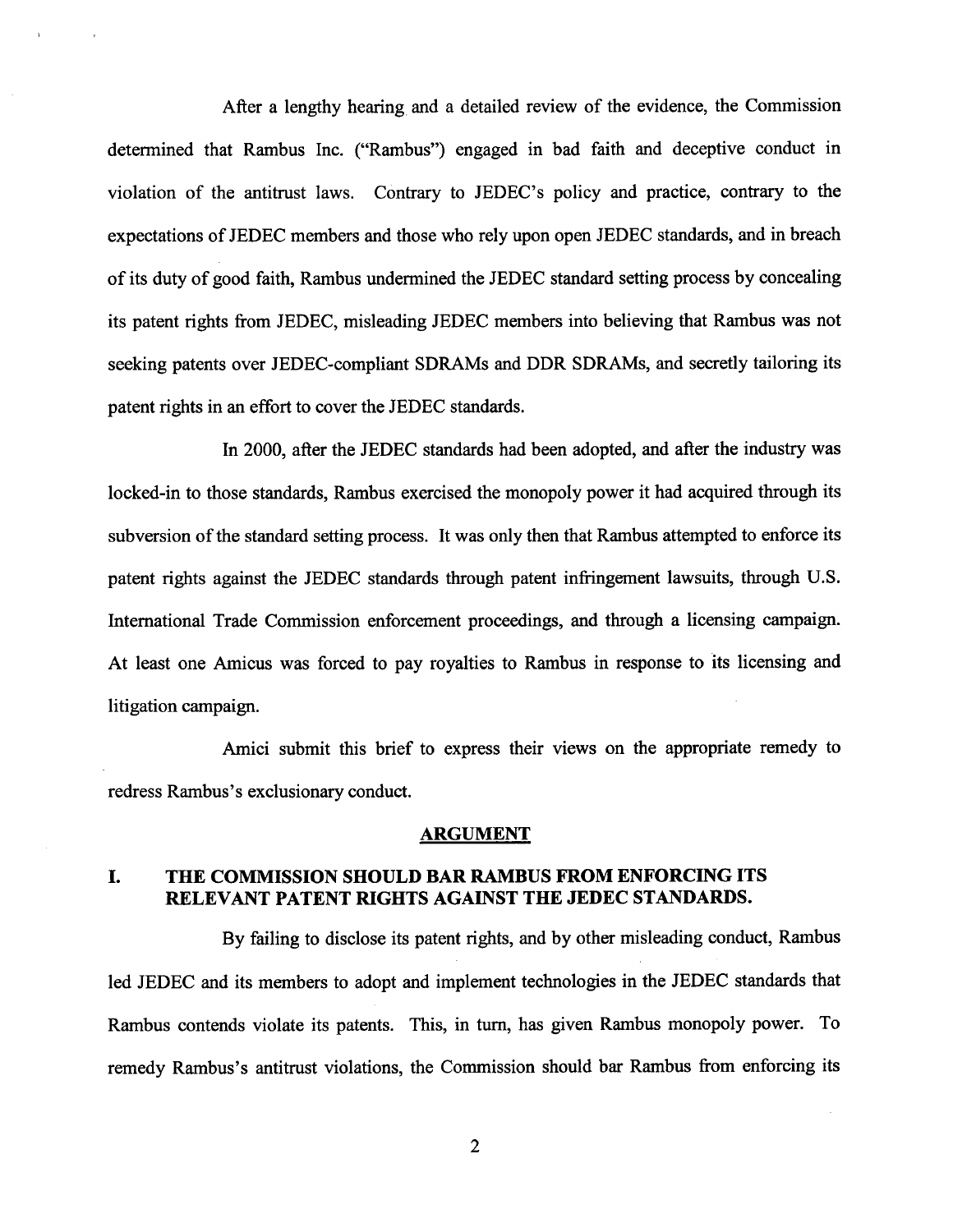patent rights against the SDRAM standard, the DDR SDRAM standard, and successors of these

JEDEC SDRAM standards.

### Under Its Remedial Authority, The Commission Has The Power To Bar  $\mathbf{A}$ . Rambus From Enforcing Its Patents Against The JEDEC Standards.

The Commission enjoys broad authority to remedy antitrust violations. This authority is not confined to prohibiting the specific conduct that the Commission has found to be illegal. As the Supreme Court explained in Ford Motor Co. v. United States, 405 U.S. 562 (1972):

> (tJhe relief which can be afforded under (the Sherman and Clayton Acts] is not limited to the restoration of the *status quo ante*. There is no power to turn back the clock. Rather, the relief must be directed to that which is "necessary and appropriate in the public interest to eliminate the effects of the acquisition offensive to the statute," or which will "cure the ill effects of the illegal conduct, and assure the public freedom from its continuance."

Id. at 573 n.8 (citations omitted).

The Supreme Court also has made clear that the public interest is the paramount

guiding principle in the Commission's development of a remedy: "The public welfare demands

that the agencies of public justice be not so impotent that they must always be mute and helpless

victims of deception and fraud." Hazel-Atlas Glass Co. v. Hartford-Empire Co., 322 U.S. 238,

246 (1944). In recognizing in one case that an injunction against future violations was "not

adequate to protect the public interest," the Supreme Court instructed:

If all that was done was to forbid a repetition of ilegal conduct those who had unlawfully built their empires could preserve them intact. They could retain the full dividends of their monopolistic

 $1$  In this brief, when Amici refer to a remedy that limits enforcement of Rambus's "patent rights," Amici are referring to those patent rights, domestic and foreign, that claim priority to or through a patent application that was filed on or before June 17, 1996, the date that Rambus withdrew from JEDEC. The remedy proposed herein would not impact the dozens of Rambus patents (many of which Rambus has licensed) that claim priority to applications after June 17, 1996.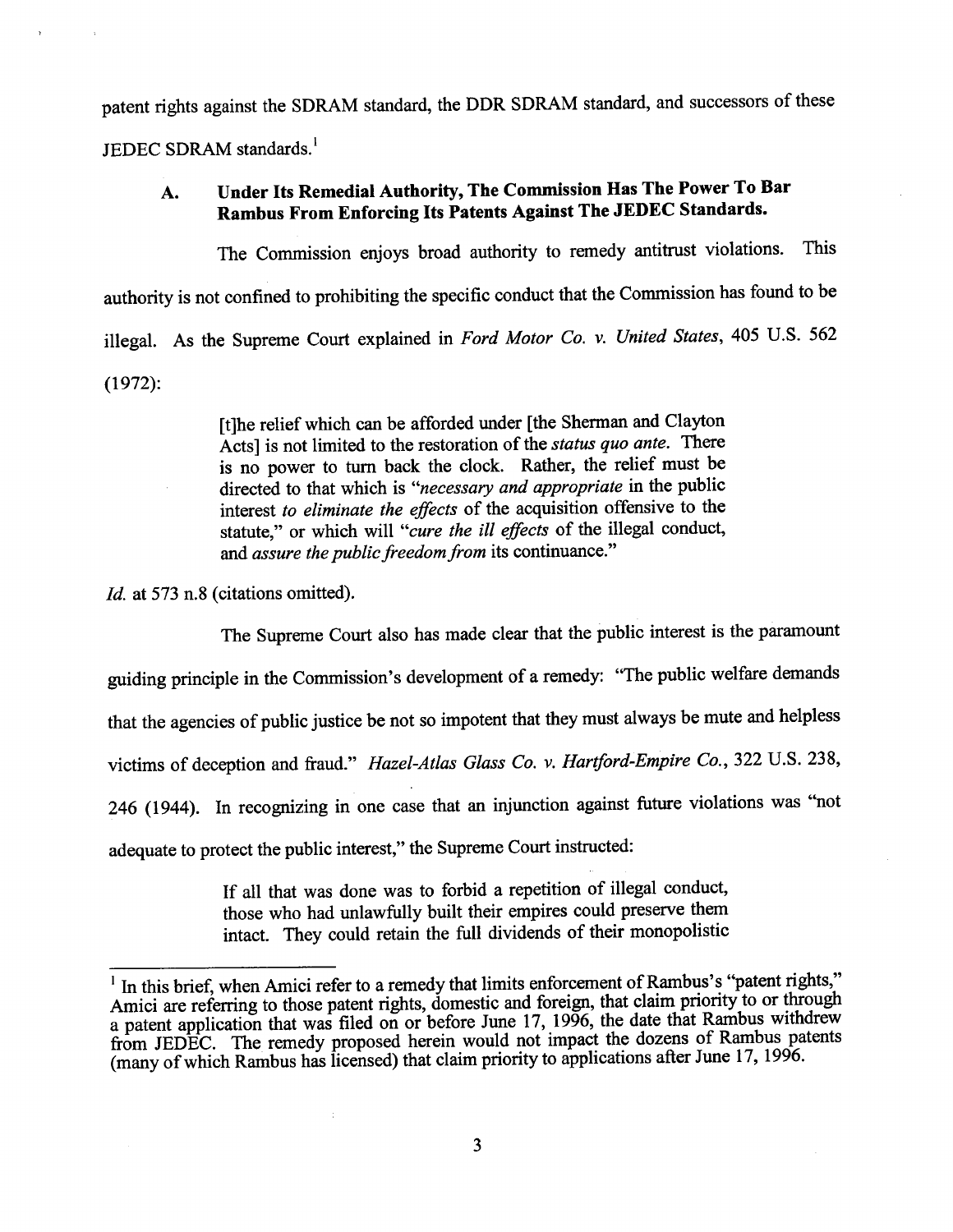practices and profit from the unlawful restraints of trade which they had inflicted on competitors.

Schine Chain Theatres v. United States, 334 U.S. 110, 128 (1948).

For these reasons, forward-looking remedies, such as "fencing in" violators frequently are appropriate, especially when the anticompetitive conduct could be hidden.  $FTC$  v. Ruberoid Co., 343 U.S. 470, 473 (1952) (explaining that fencing-in provisions serve to "close all roads to the prohibited goal, so that [the Commission's] order may not be by-passed with impunity").

Consistent with these authorities, the Commission has recognized that, when a patent owner subverts an SSO and misuses patent rights to hold-up a standard, the appropriate remedy is to bar the patent owner from enforcing its patent rights against the affected standard.

In *Dell*, for example, the respondent belonged to an SSO that considered, and ultimately adopted, a "VL-bus standard." The respondent had patent rights that covered the VLbus standard, but the Commission found that respondent had failed to disclose those rights and misled the SSO into adopting the standard. To remedy the respondent's deceptive and exclusionary conduct, the Commission insisted on an order barring the respondent from enforcing its patents against the standard. In re Dell Computer Corp., 121 F.T.C. 616, 624-25 (1996).

Similarly, in *Unocal*, the respondent presented technology to the California Air Resources Board and industry groups for a cleaner buring gasoline. The respondent represented to those bodies that its technology was non-proprietary. The respondent also influenced those bodies to incorporate its technology into industry regulations that established a statewide standard. At the same time, the respondent secretly prosecuted a patent that covered the technology. After the regulations were adopted, the respondent enforced its patent rights against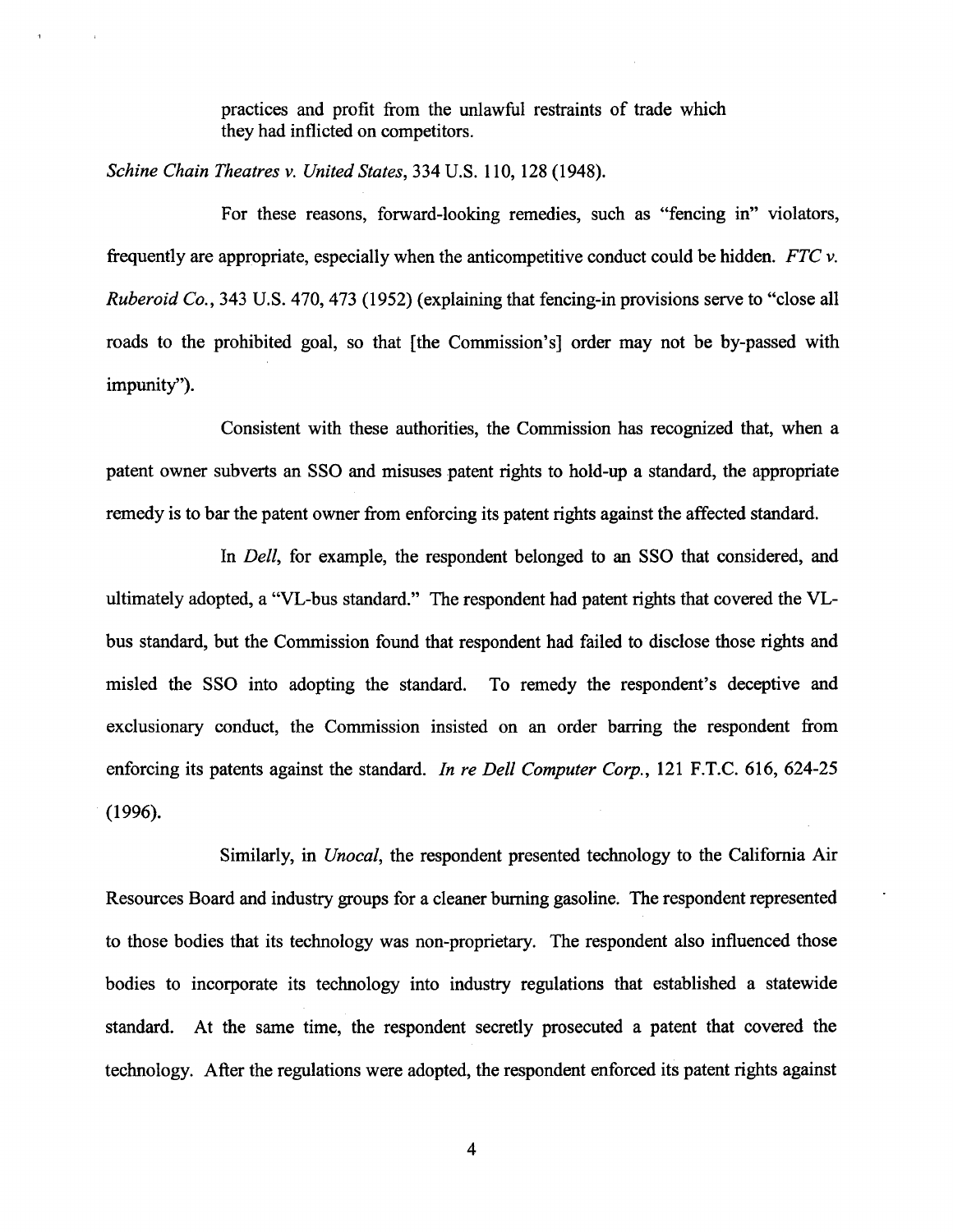companies that complied with the standards, both through licensing and litigation. To remedy the respondent's deceptive and exclusionary conduct, the Commission again insisted on an order barring the respondent from enforcing its patent rights against gasoline that was made in compliance with the regulations. In re Union Oil Co., no. 9305, 2005 WL 2003365 (F.T.C. Aug. , 2005).

Here, in the wake of a fully-litigated finding that Rambus violated the antitrust laws, there is even stronger reason to follow Dell and Unocal and bar Rambus from enforcing its patent rights against the JEDEC standards. Any lesser remedy would represent a step backward from the clear and consistent precedent the Commission already has established.

### Barring Rambus From Enforcing Its Patents Against JEDEC Standards Is **B.** Consistent With The Commission's Liability Findings And The Evidence.

The Commission already has found that, had Rambus timely disclosed its patent rights, JEDEC would have adopted alternative technologies or, at the very least, would have demanded RAND assurances pursuant to JEDEC policy that bars the use of patented technologies without RAND assurances (Opinion at  $74$ ,  $97$ ).<sup>2</sup> Under either scenario, Rambus should be barred from enforcing its patent rights against the JEDEC standards. On the one hand, if JEDEC had adopted alternatives, Rambus would not be in a position today to enforce its patent rights against the standards. On the other hand, if JEDEC had demanded RAND assurances JEDEC still would not have adopted Rambus's technologies, because the evidence makes clear that Rambus never would have offered RAND assurances to JEDEC. Because Rambus would not be in a position now to enforce its patent rights against the JEDEC standards had it acted in

 $\overline{P_{\text{As} \text{ used herein}}},$  "RAND assurances" means assurances that relevant patents would be licensed to all on reasonable and nondiscriminatory terms.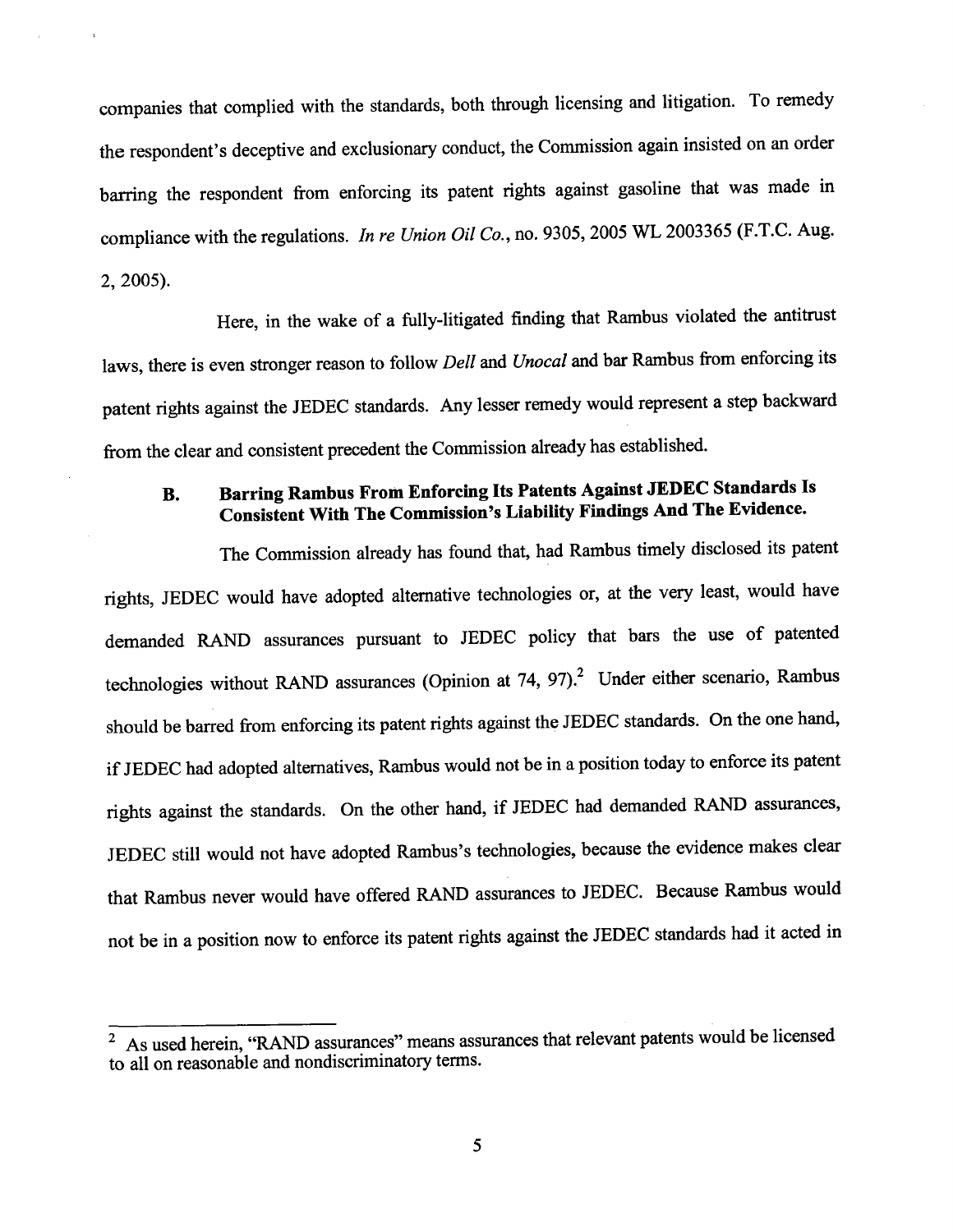good faith and consistent with JEDEC's policies, practices, and expectations, the remedy should bar such enforcement.

#### JEDEC Would Have Adopted Alternatives To Rambus's Patented 1. Technologies.

To begin with, the record evidence strongly shows that JEDEC would have adopted alternative non-infrnging technologies had Rambus disclosed its patent rights. This is fully consistent with JEDEC's policies and historical practice.

The goal of JEDEC was to adopt open standards that were not encumbered by patent rights. CCFF 300, 301.<sup>3</sup> JEDEC policy provided that JEDEC should avoid using patented technologies. CCFF 303. Even Richard Crisp, Rambus's JEDEC representative, understood that (tJhe job of JEDEC is to create standards which steer clear of patents which must be used to be in compliance with the standard whenever possible." CCFF 301. JEDEC insists on open standards because everyone can use them, because they are not subject to hijack or the exercise of market power, and because they cost less to use (as royalties are generally avoided). CCFF 300 302, 303.

Consistent with this policy, and as the Commission has recognized, when JEDEC knew of Rambus's patent rights and thought they might be relevant to a JEDEC standard, JEDEC "took deliberate steps to avoid standardizing the Rambus technology." Opinion at 74  $\&$ n.403 (describing JEDEC's immediate steps to avoid Rambus's "loop-back clock" technology in its '703 patent when NEC made a "loop-back clock" proposal in 1997). See also CCFF 2436-2439. Similarly, when JEDEC leared that patent rights might cover the Quad CAS standard

<sup>3</sup> Citations to "CCFF" are to Complaint Counsel's Proposed Findings of Fact, Conclusions of Law, and Order, dated September 5, 2003.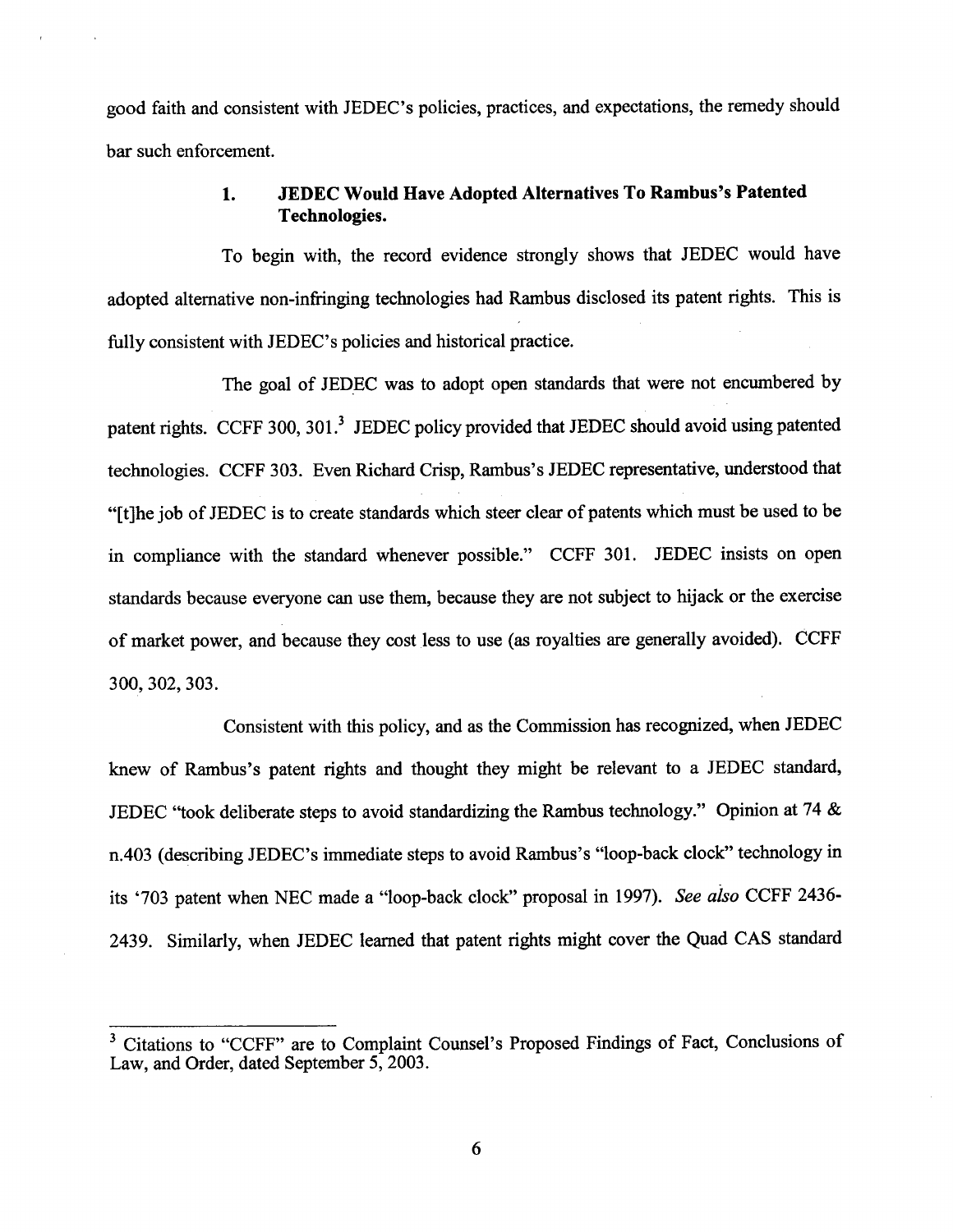and the silicon signature standard, JEDEC took affirmative steps to avoid the patented technologies. CCFF 422, 424-432 (Quad CAS); CCFF 433 (silicon signatue).

Numerous industry members testified that they would have adopted alternative technologies at JEDEC had Rambus timely disclosed its patents rights. CCFF 2101. See also Opinion at n.407. Given JEDEC's policies and history, there is no reason to doubt this testimony.

Incorporating alternative technologies into the JEDEC standards not only would have been consistent with JEDEC policy and practice, but it also would have been feasible. The Commission already has determined that "[a]lternative technologies were available when JEDEC chose the Rambus technologies, and could have been substituted for the Rambus technologies had Rambus disclosed its patent position." Opinion at 76. The Commission also has found that "the evidence does not establish that Rambus's technologies were superior to all alternatives on a cost/performance basis." Opinion at 82.

#### Rambus Would Not Have Offered The Required RAD Assurances.  $2.$

Even assuming arguendo that JEDEC's first response would have been to demand RAND assurances, JEDEC ultimately would not have incorporated Rambus's claimed technologies into the JEDEC standards, because Rambus never would have provided JEDEC with the required RAND assurances. The evidence in the record on this point is conclusive.

To understand why Rambus would not have offered RAND assurances, it is important to understand Rambus's business model. This model involved developing proprietary technology, patenting the technology, and then securing royalties and fees by licensing the technology and enforcing its patents (through licensing or litigation). This was Rambus's sole source of revenue. Rambus did not manufacture or sell any products. As Rambus's contemporaneous documents make clear, RAND terms were inconsistent with Rambus's

 $\overline{7}$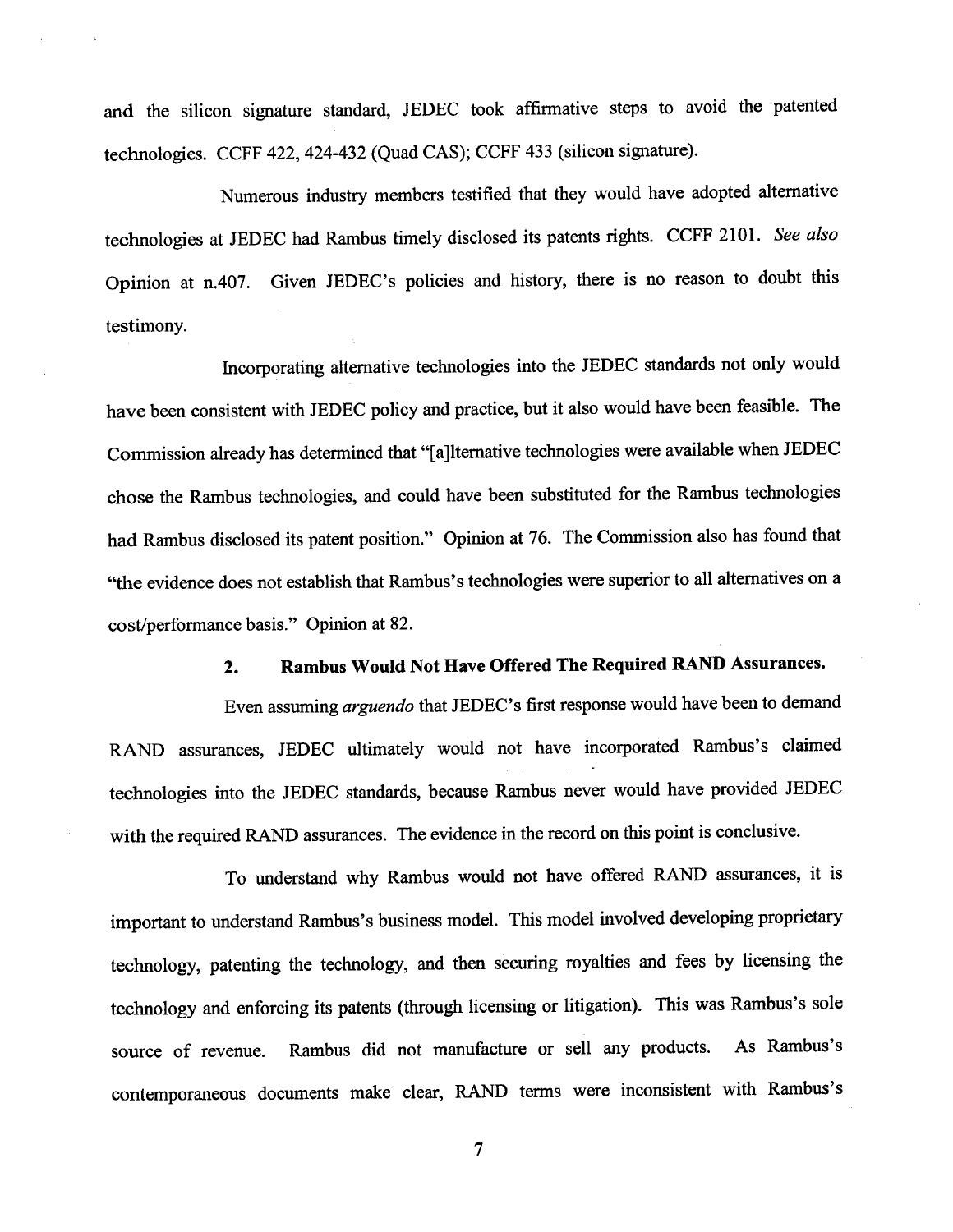business model and its business practices of charging the highest royalty rates it could and refusing to license those it did not wish to license. CCFF 2419, 2427, 2432.

Consistent with its business model, Rambus manifested its disdain for RAND assurances on at least two relevant occasions. First, in response to a request from IEEE  $$ another standard-setting organization - that Rambus provide RAND assurances, Rambus refused to do so. CCFF 2421-2426. Second, when Rambus withdrew from JEDEC, it stated that it was doing so because JEDEC's rules were not consistent with Rambus's business plan. CCFF 2428-2431. Given this evidence, there is no reason to believe that Rambus would have offered RAND terms to JEDEC.

Moreover, even assuming arguendo that Rambus had offered RAND terms, given Rambus's business model as described above, there is no reason to believe that JEDEC members would have believed or accepted Rambus's assurances. In fact, because Rambus was actively promoting its own RDRAM architectue, JEDEC would have been especially reluctant to adopt any standard that was allegedly covered by Rambus's patents.

### The Enforcement Bar Should Be Broad Enough To Further The Aims Of C. The Antitrust Laws.

#### The Remedy Should Extend To The DDR2 SDRAM Standard And  $1.$ Other Successor Standards.

The Commission found that Rambus's exclusionary conduct is linked to JEDEC's adoption of SDRAM and DDR SDRAM standards that incorporate four technologies over which Rambus claims rights - namely, programmable CAS latency, programmable burst length, dualedge clocking, and on-chip PLL/DLL. Opinion at 77. The Commission also found that JEDEC's adoption of standards that incorporate these technologies is linked to Rambus's monopoly power. Id.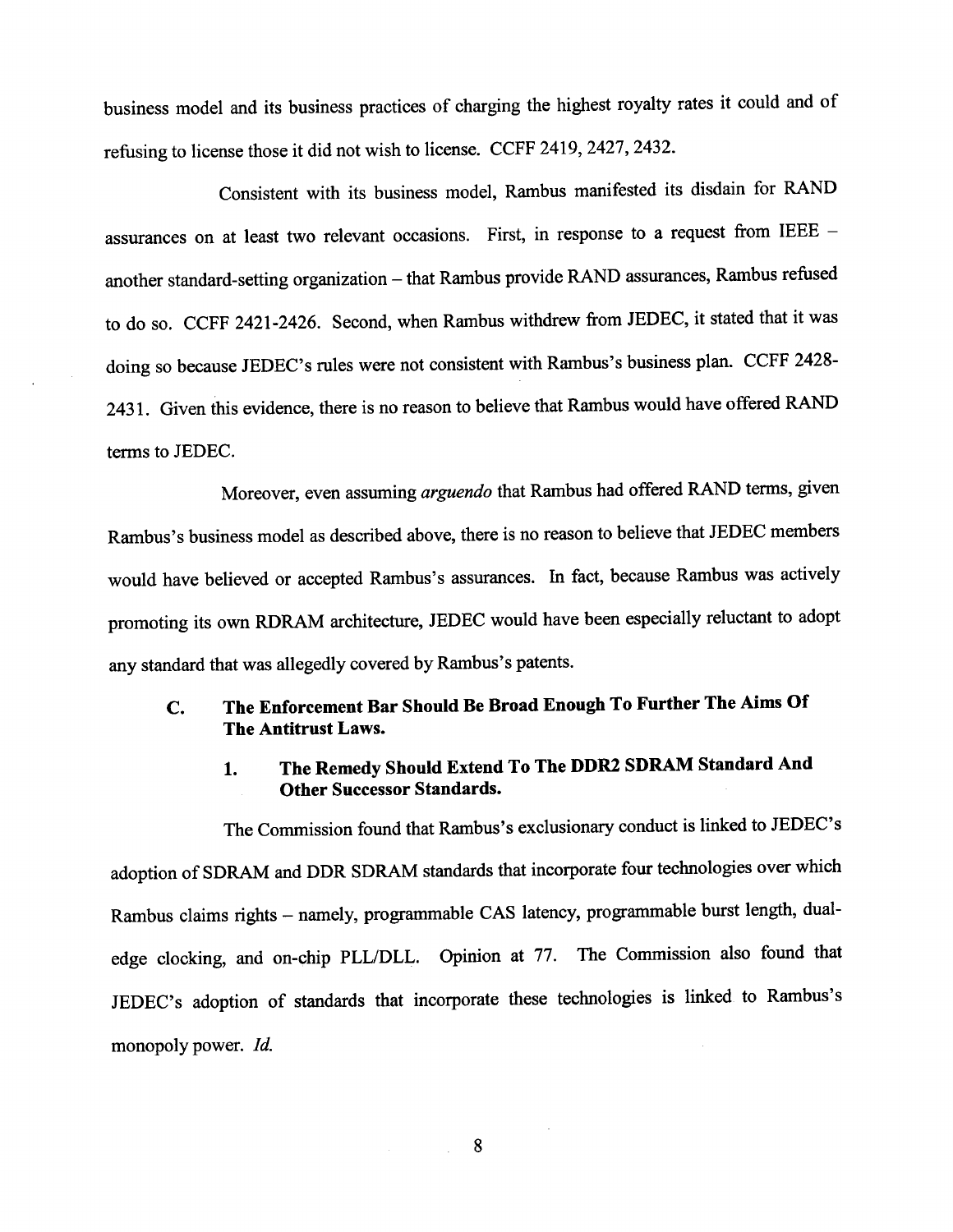### **NOTICE OF APPEARANCE** BEFORE THE FEDERAL TRADE COMMISSION



DOCKET No. 9302

 $\sim$   $\mu$ 

In the Matter of RAMBUS INCORPORATED.

The below counsel enter their appearances on behalf of *Amicus Curiae* Hynix Semiconductor, Inc.

Kenneth L. Nissly is a member in good standing of the California bar.

Theodore G. Brown. III is a member in good standing of the California bar.

Kenneth L. Nissly THELEN REID & PRIEST LLP 225 West Santa Clara Street, 12th Floor San Jose, CA 95113 Phone: (498) 292-5800 Fax:  $(408)$  287-8040

Brundt

Theodore G. Brown, III TOWNSEND AND TOWNSEND & CREW LLP 379 Lyton Avenue Palo Alto, California 94301 Phone: (650) 326-2400 Fax: (650) 326-2422

Dated: September 15, 2006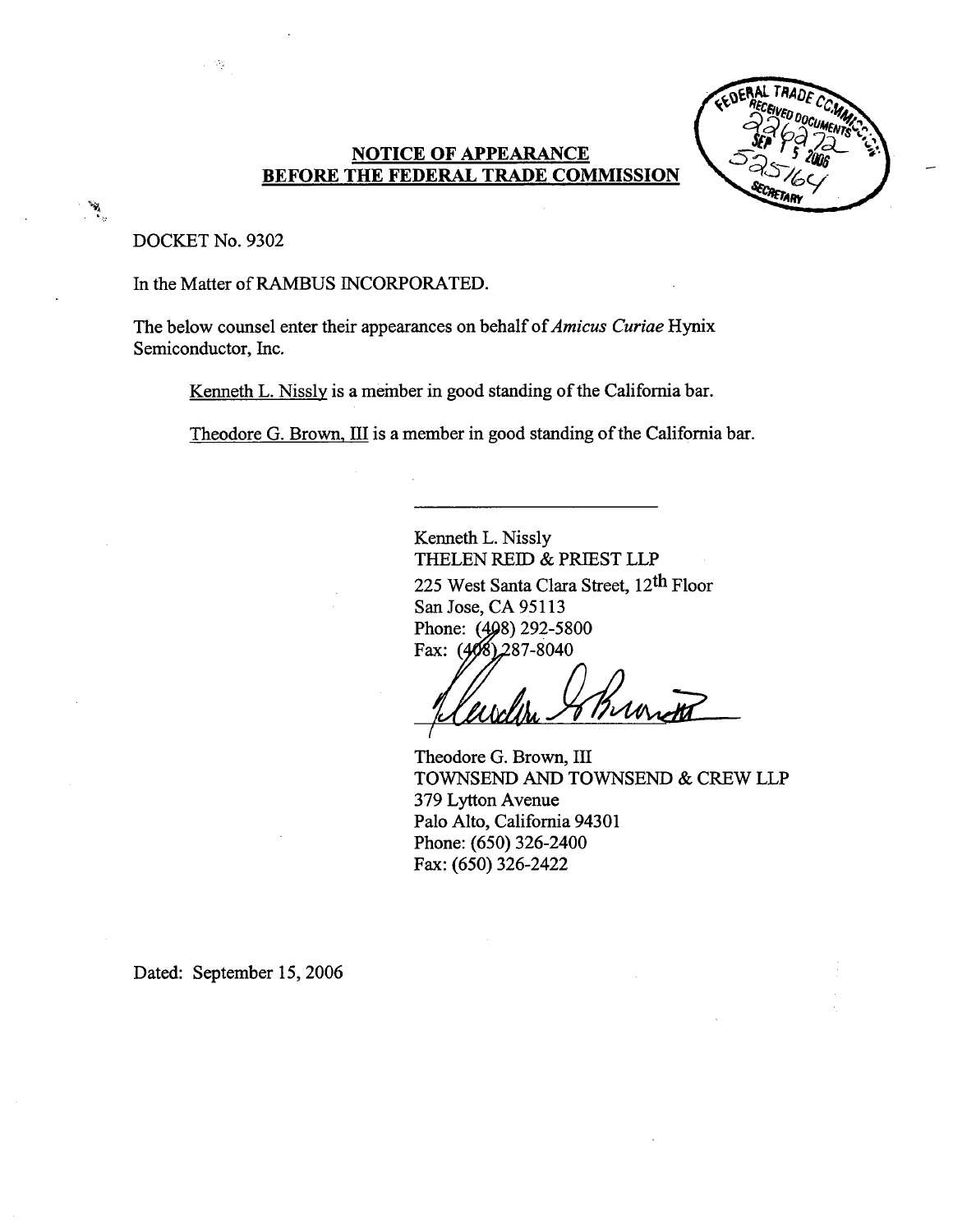Given these findings, and given that JEDEC would not have included the four patented technologies in the SDRAM or DDR SDRAM standards, the Commission's remedy certainly should bar Rambus from enforcing its patent rights against the SDRAM and DDR SDRAM standards. Allowing Rambus to enforce its patents against these standards would not restore competition and would allow Rambus to continue to exercise monopoly power.

The bar, however, should not be limited to the specific SDRAM and DDR SDRAM standards. Rather, the bar should extend to all JEDEC standards that are successors to the SDRAM and DDR SDRAM standards, including the DDR2 SDRAM standard. This remedy is needed to restore competitive conditions and protect the legitimate and pro-competitive expectations of JEDEC participants and others in the industry who rely on JEDEC standards. Because the four technologies as to which the Commission found a violation would not have been included in the SDRAM or DDR SDRAM standards had Rambus timely disclosed its patent rights, and because JEDEC standards evolve from one another, successor JEDEC DRAM standards (such as DDR2 SDRAM) also would not have included the four claimed featues. There is no evidence that JEDEC would have *added* the four claimed features to the DDR2 SDRAM standard had they not already been included in the SDRAM and DDR SDRA standards. Allowing Rambus to enforce its patent rights against successor JEDEC DRAM standards would unfairly allow Rambus to profit from its deceptive and exclusionary conduct, to the detriment of the industry and consumers.

The record demonstrates clearly that JEDEC's inclusion of the four patented technologies in the DDR2 SDRAM standard stems directly from the fact that those technologies were included in the first DDR SDRAM standard. The evidence uniformly shows that JEDEC standards are evolutionary. That is, each JEDEC standard is built on, and incorporates, as much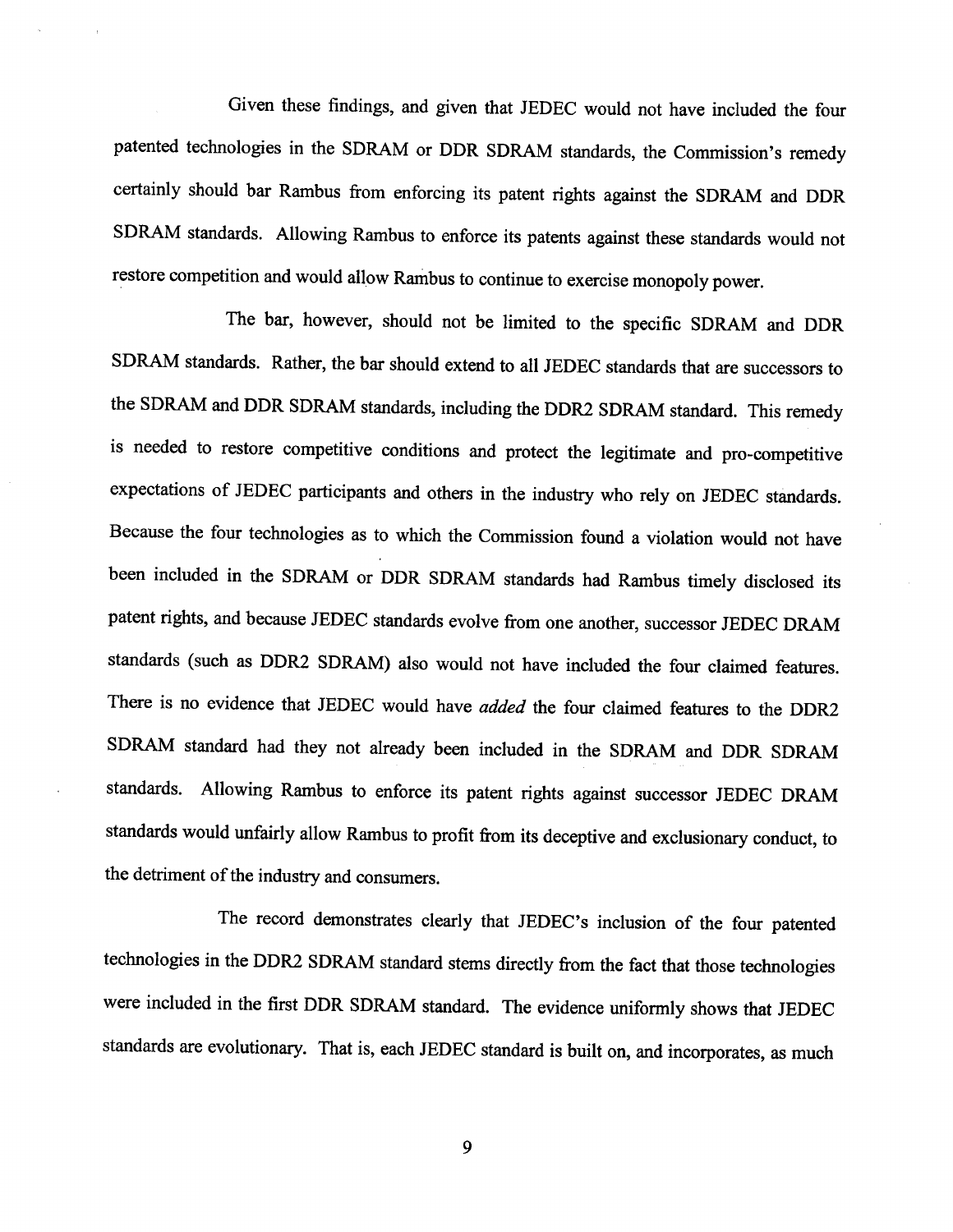of the prior standards as possible. CCFF 127. JEDEC does this because evolutionary change reduces costs and eases the introduction of new standards. CCFF 128. This is true for DRAM manufacturers, logic chip makers, and OEMs. CCFF 128.

Here, the evidence shows that the DDR2 SDRAM standard evolved directly from the initial DDR SDRAM standard. CCFF 2573. The JEDEC committee that began working on DDR2 SDRAM in 1998 voted to use DDR SDRAM as the "baseline" for DDR 2 SDRAM. CCFF 3236-3237.<sup>4</sup> As a result, the four purported Rambus technologies in DDR SDRAM were incorporated into the DDR2 SDRAM standard. CCFF 3250-3261.

Given the evolutionary nature of JEDEC standard development, and given JEDEC's strong desire to ensure backward compatibility, if JEDEC's SDRAM and DDR SDRAM standards had not included Rambus's claimed features, then JEDEC's DDR2 SDRAM standard also would not have included those patented features.<sup>5</sup> Because Commission remedies endeavor to restore markets to the competitive conditions that would have existed but for the unlawful conduct, and because JEDEC would not have included those four features in the DDR2 SDRAM standard but for their inclusion in the original SDRAM and DDR SDRAM standards, the remedy should bar Rambus from enforcing its patent rights against DDR2 SDRAM and

<sup>&</sup>lt;sup>4</sup> One of the benefits of having the initial DDR SDRAM standard serve as the baseline for DDR2 SDRAM was "backward compatibility." CCFF 3244. Because the primary features of DDR2 SDRAM would be the same as DDR SDRAM, DRAM manufacturers could make and sell DDR2 SDRAMs that would be compatible with many of the same components and systems that had been designed and built to be compatible with the DDR SDRAM standard, thereby reducing the manufacturers' risk in the event that the new standard is not adopted quickly. CCFF 3247-3248. Similarly, backward compatibilty reduced the risk to memory controller manufacturers because they could design a controller that could work with both standards. CCFF 3246, 3249.

<sup>&</sup>lt;sup>5</sup> This conclusion is fully consistent with the Commission's finding that, on the current record, it is unclear whether Rambus possessed durable monopoly power over DDR2. Even if JEDEC could in principle have switched *away* from Rambus technologies in DDR2 after those technologies had been incorporated in SDRAM and DDR, there is (as discussed) no reason why JEDEC members would have chosen to *add* those technologies to DDR2 had they not been present in prior standards in the first place.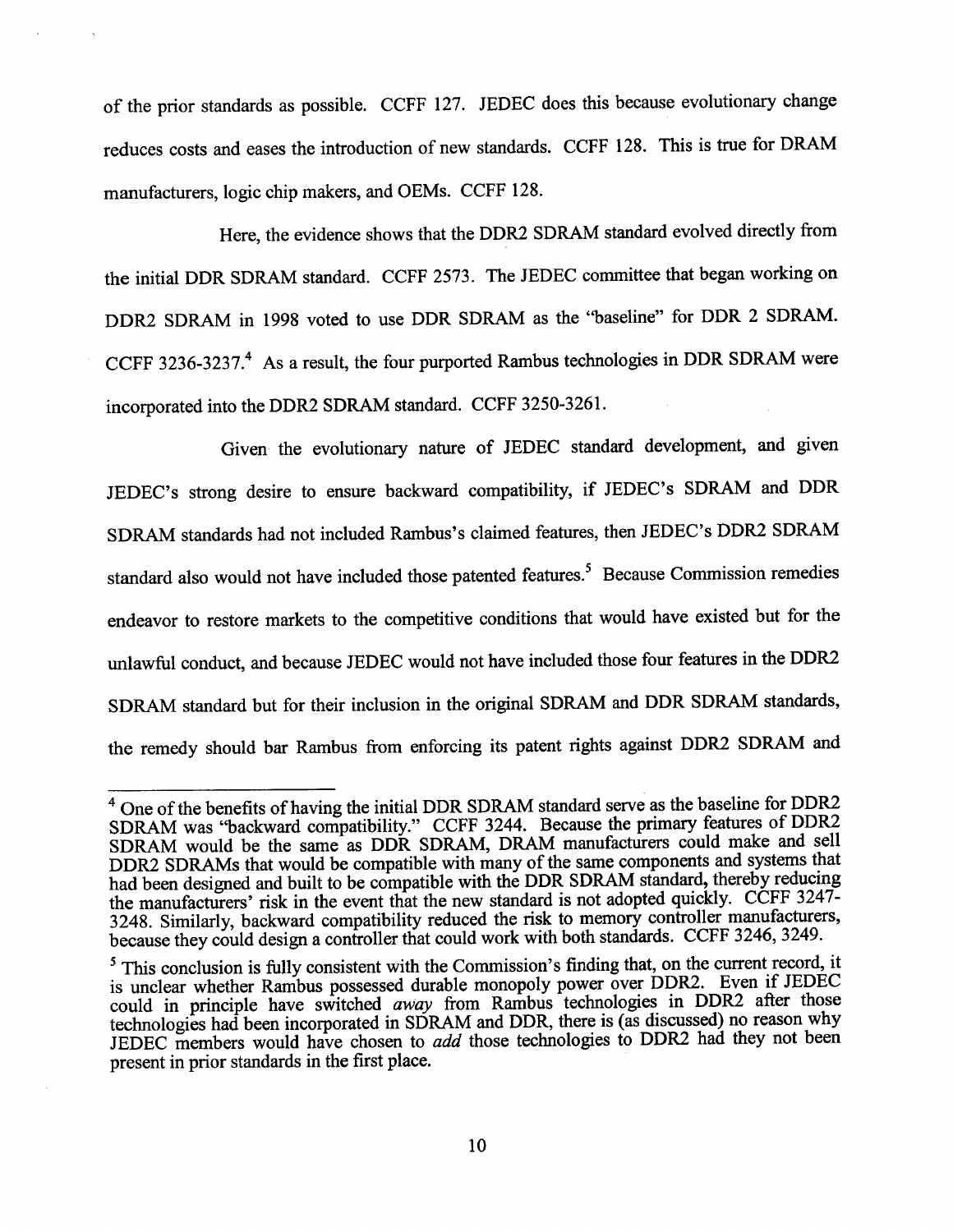similar successor JEDEC DRAM standards as well. Ecko Prods. Co., 65 F.T.C. 1163, 1216 (1964), aff'd sub nom. Ecko Prods. Co. v. FTC, 347 F.2d 745 (7th Cir. 1965). If Rambus were allowed to enforce its patent rights against DDR2 SDRAM or other successor JEDEC DRAM standards, Rambus would receive an unjust windfall – the opportunity to use its monopoly power to recover supracompetitive profits against a standard that would not include Rambus's patented features but for Rambus's misconduct.<sup>6</sup>

#### $2.$ The Remedy Should Protect The JEDEC Standards As A Whole, Not Just The Four Technologies That Rambus Monopolized.

In remedying exclusionary conduct, the Commission need not limit its remedy solely to the misconduct at issue. FTC v. Ruberoid Co., 343 U.S. 470, 472-74 (1952) ("If the Commission is to attain the objectives Congress envisioned, it canot be required to confine its road block to the narow lane the transgressor has traveled; it must be allowed effectively to close all roads to the prohibited goal, so that its order may not be by-passed with impunity. "

JEDEC members and others anticipated that the technologies it adopted for its SDRAM and DDR SDRAM standards would be available for future versions of the synchronous DRAM standard: Indeed, both economic efficiency in design and production, as well as backward compatibility for computer system designers, require as much. Accordingly, the Commission should not simply preclude Rambus from enforcing its patent rights against the four technologies that Rambus monopolized through its deceptive conduct. Rather, Rambus should be barred from enforcing its patent rights against the JEDEC SDRAM and DDR SDRAM standards and successor JEDEC SDRAM standards, such as DDR2 SDRAM. If the standards as a whole are not protected from attack, and if Rambus is allowed to enforce its patents against

The magnitude of potential harm to the market is clear. DDR2 SDRAM is expected to represent over 50% of all DRAM sales in 3Q2006 and grow to over 70% in 2007. See iSuppli Q2 2006 report attached hereto as Exhibit 1.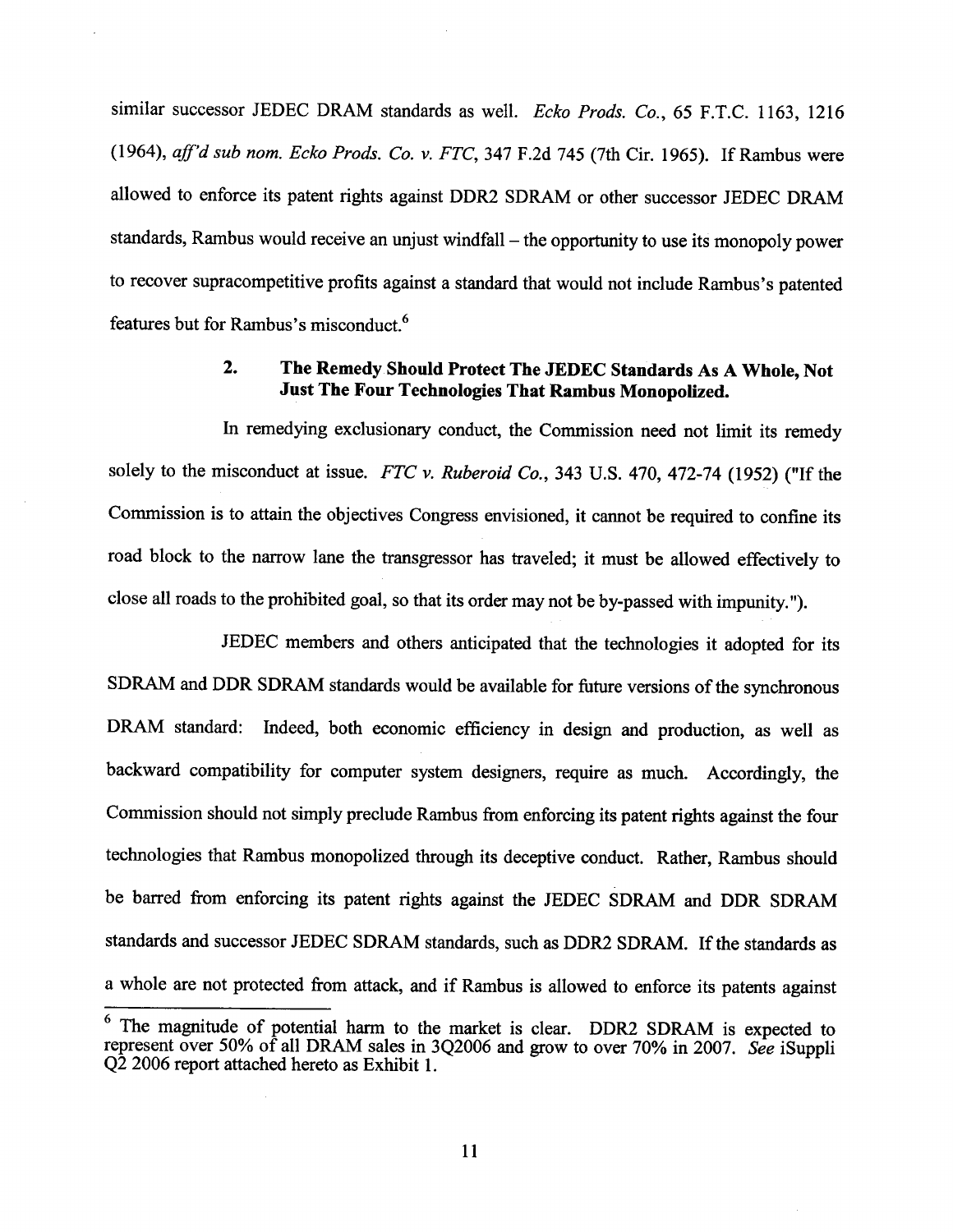technologies other than the four it already has monopolized, then there wil be a very real risk that Rambus will once again achieve monopoly power over the JEDEC standards through virtally identical misconduct that was directed towards additional standardized technologies.

The record shows that while Rambus was a JEDEC member, JEDEC discussed many features for inclusion or possible inclusion in a JEDEC standard, including featues called low-swing voltage, external reference voltage, auto precharge, multi-bank design, and sourcesynchronous clocking. CCFF 545-557, 645-648, 856, 3118, 3121-3182. The record also shows that while Rambus was a JEDEC member, Rambus had, or believed it could file, patent applications covering the same five features. CCFF 857, 886, 888, 964-967, 967, 981, 1000-1003, 1045, 3119, 3121-3182. Yet, Rambus never disclosed to JEDEC that it had, or believed it could file, patent applications covering these features. CCFF 3120, 3121-3182. Rambus is now obtaining patents that are directed to these same undisclosed features. See, e.g., CCFF 3117 (patent issued with claim relating to auto precharge).

Clearly, if the Commission's order is limited to the four technologies over which Rambus has asserted patent rights in litigations, and ignores additional technologies on which Rambus had not yet brought suit when this investigation began, there is a signficant risk that Rambus will be permitted to achieve its monopolistic aims and secure the very result (monopoly power over JEDEC standards) through the very same conduct (deceptively failng to disclose its patent rights to JEDEC durng the standard-setting process) that led the Commission to conclude that Rambus had violated the antitrust laws.

#### $3.$ The Remedy Should Extend To JEDEC-Compliant DRAMs Manufactured Or Sold Overseas.

To ensure that the remedy it chooses fully restores competition in U.S. commerce including U.S. import and export commerce, the Commission should bar Rambus from enforcing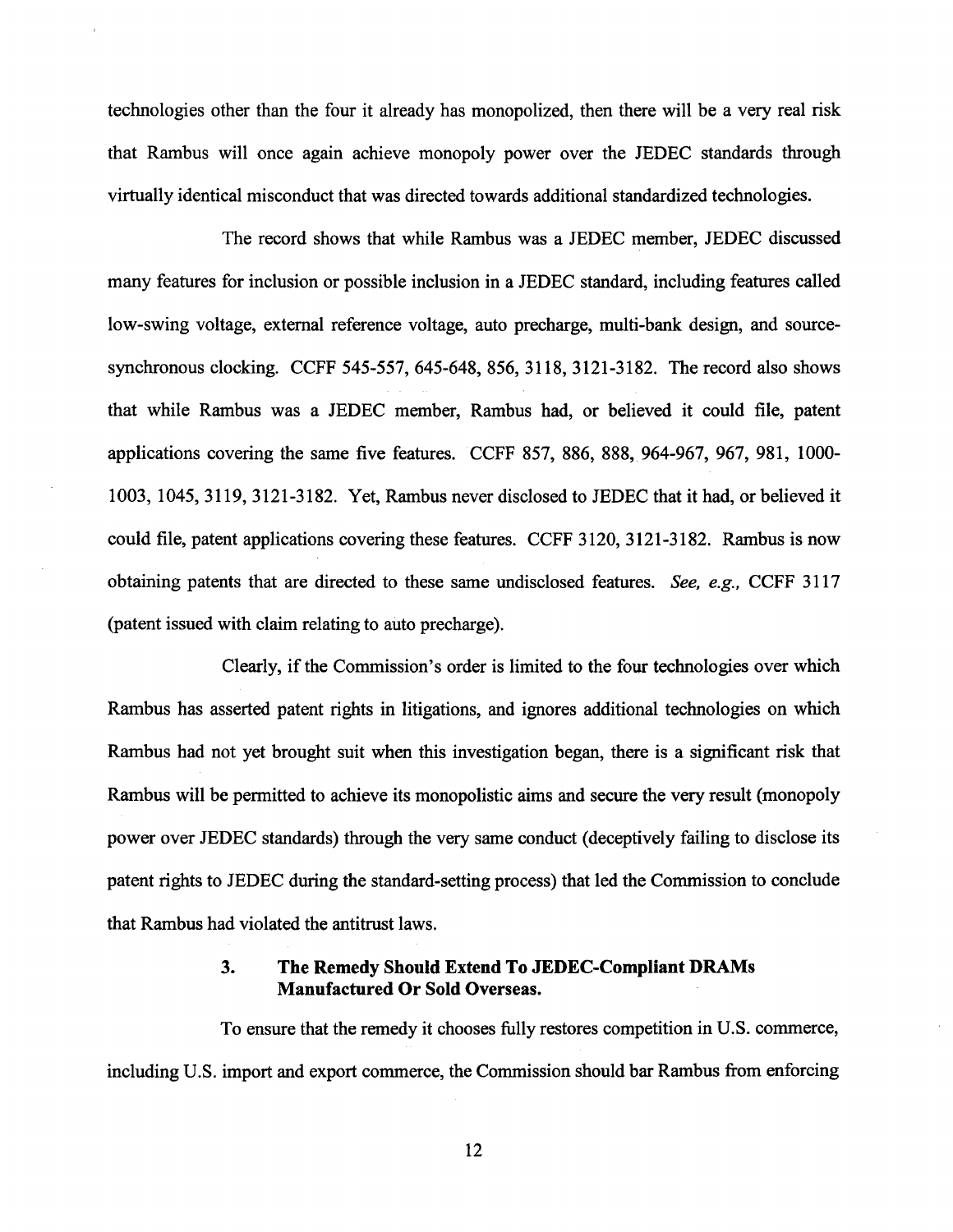its foreign patent rights against the SDRAM and DDR SDRAM standards, including successor JEDEC DRAM standards such as DDR2 SDRAM, to the extent that such overseas enforcement would reach imports from, or exports to, the United States.

Rambus has obtained foreign patent rights that it claims cover the same four technologies as to which the Commission has found a violation. CCFF 1968-1974, 3214-3215. Rambus has asserted those foreign patent rights against JEDEC-compliant SDRAMs and DDR SDRAMs in foreign lawsuits, including in the United Kingdom, Germany, France, and Italy. CCFF 2026-2027, 3212, 3216-3219. Those foreign patents claim priority to or through patents and applications that Rambus filed on or before its withdrawal from JEDEC on June 17 , 1996. CCFF 2024, 3184.

To restore competition in U.S. commerce, and in the U.S. import and export markets, any remedy should prevent Rambus from enforcing its foreign patent rights against the JEDEC standards. This is so for at least two reasons.

First, the JEDEC standards are worldwide standards. CCFF 3188. The same JEDEC standards that govern the manufacture and sale of JEDEC-compliant DRAMs in the United States also govern the manufactue and sale of JEDEC-compliant DRAMs overseas. CCFF 3188. Thus, by failing to disclose its U.S. patent rights to JEDEC, and by engaging in misleading conduct about its patents, Rambus denied JEDEC the opportnity to adopt standards that would have avoided Rambus's foreign patent rights.

Second, permitting Rambus to enforce its foreign patents against the JEDEC standards will injure competition in the United States. The Commission has found that the technology markets that Rambus monopolized are worldwide. Opinion at 5 n.3. Consistent with this finding, the record shows that JEDEC standard pars are freely exported from, and imported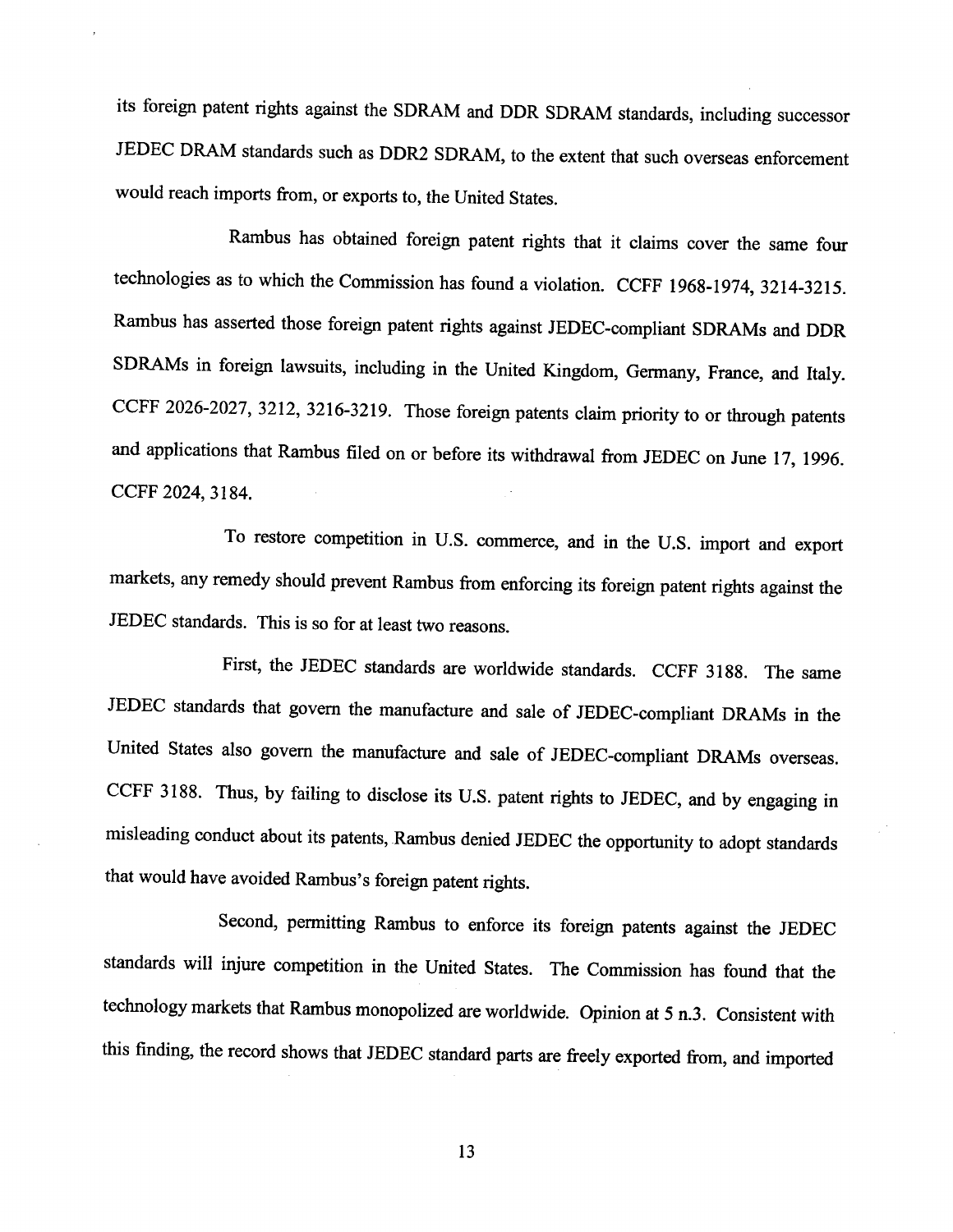into, the United States in large volumes. CCFF 3190. Indeed, the United States is a net importer of DRAM. CCFF 3183. Moreover, SDRAM and DDR SDRAM are manufactured by companies that have operations in the United States and overseas. CCFF 3189-3198. Thus, if JEDEC members, for example, are enjoined under Rambus's foreign patents from making SDRAM in Europe and exporting those SDRAMs to the United States, the supply of SDRAMs in the United States will be disrupted, resulting in price increases and harm to U.S. consumers. See CCFF 3183, 3221-3224. Rambus itself has suggested that if it can succeed in enforcing its patent rights against JEDEC SDRAM in one major jursdiction, it wil disrupt markets for SDRAM in other jurisdictions. CCFF 3226. To ensure that competition in the United States is restored, the Commission must ensure that Rambus canot captue the JEDEC standards by enforcing foreign patents against them.<sup>7</sup>

#### An Enforcement Bar Is Consistent With Remedies Available In Patent Cases. D.

A patent enforcement bar of the sort discussed above is fully consistent with the relief that courts award when a patent owner is equitably estopped from enforcing its patents. A.C. Aukerman Co. v. R.I. Chaides Constr. Co., 960 F.2d 1020, 1028 (Fed. Cir. 1992). The elements of equitable estoppel are: (1) misleading conduct by the patentee, (2) reliance by the alleged infringer, and (3) prejudice if the patent were to be enforced against the relying alleged infringer. Id. at 1028. Equitable estoppel need only be proven by a preponderance of the

 $<sup>7</sup>$  The Commission has the authority to order a company to cease and desist from enforcing</sup> foreign patents when necessary to remedy a violation of the antitrust laws. In the past, the Commission has obtained consent orders which bind the parties to refrain from enforcing non-U.S. patent rights. See, e.g., In re Xerox Corp., 86 F.T.C. 364 (1975); In re Dell Computer Corp., 121 F.T.C. 616, 621 (1996). In the Clayton Act  $\frac{1}{57}$  context, see In re Glaxo Wellcome, plc, 2001 WL 147161 (F.T.C. Jan. 26, 2001); In re Roche Holdings, Ltd., 113 F.T.C. 1086 (1990).